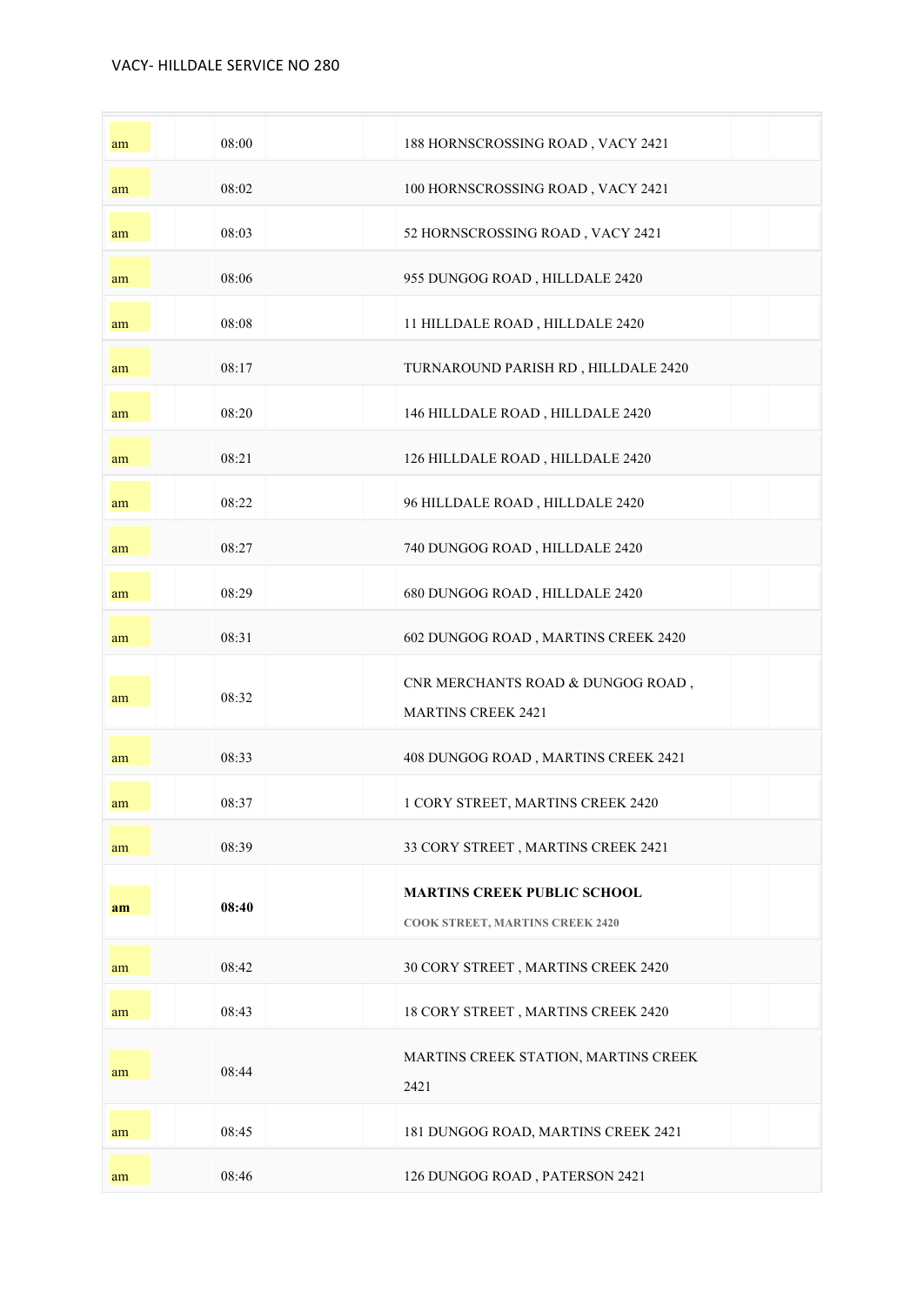| am | 08:48 | MOWBRAY LANE SOUTH, PATERSON 2421                                                |
|----|-------|----------------------------------------------------------------------------------|
| am | 08:49 | 372 GRESFORD ROAD, PATERSON 2421                                                 |
| am | 08:50 | 250 GRESFORD ROAD, PATERSON 2421                                                 |
| am | 08:55 | PATERSON PUBLIC SCHOOL<br><b>WEBBERS CREEK ROAD, PATERSON 2421</b>               |
| am | 08:57 | 447 GRESFORD ROAD, PATERSON 2420                                                 |
| am | 09:00 | 586 GRESFORD ROAD, VACY 2421                                                     |
| am | 09:04 | <b>VACY PUBLIC SCHOOL</b><br><b>GRESFORD-PATERSON ROAD, VACY 2421</b>            |
| pm | 14:55 | <b>PATERSON PUBLIC SCHOOL</b><br><b>WEBBERS CREEK ROAD, PATERSON 2421</b>        |
| pm | 15:05 | 339 GRESFORD ROAD, PATERSON 2420                                                 |
| pm | 15:07 | 447 GRESFORD ROAD, PATERSON 2420                                                 |
|    |       |                                                                                  |
| pm | 15:09 | CNR LENNOXTON RD & GRESFORD ROAD,<br><b>VACY 2421</b>                            |
| pm | 15:14 | VACY PUBLIC SCHOOL AFTER SCHOOL CARE<br><b>GRESFORD-PATERSON ROAD, VACY 2421</b> |
| pm | 15:15 | VACY PUBLIC SCHOOL<br><b>GRESFORD-PATERSON ROAD, VACY 2421</b>                   |
| pm | 15:20 | 188 HORNSCROSSING RD, VACY 2421                                                  |
| pm | 15:21 | 100HORNSCROSSING RD, VACY 2421                                                   |
| pm | 15:23 | 52 HORNSCROSSING ROAD, VACY 2421                                                 |
| pm | 15:24 | OPP 408 DUNGOG RD, MARTINS CREEK 2420                                            |
| pm | 15:25 | CNR MERCHANTS RD & DUNGOG ROAD,<br><b>MARTINS CREEK 2420</b>                     |